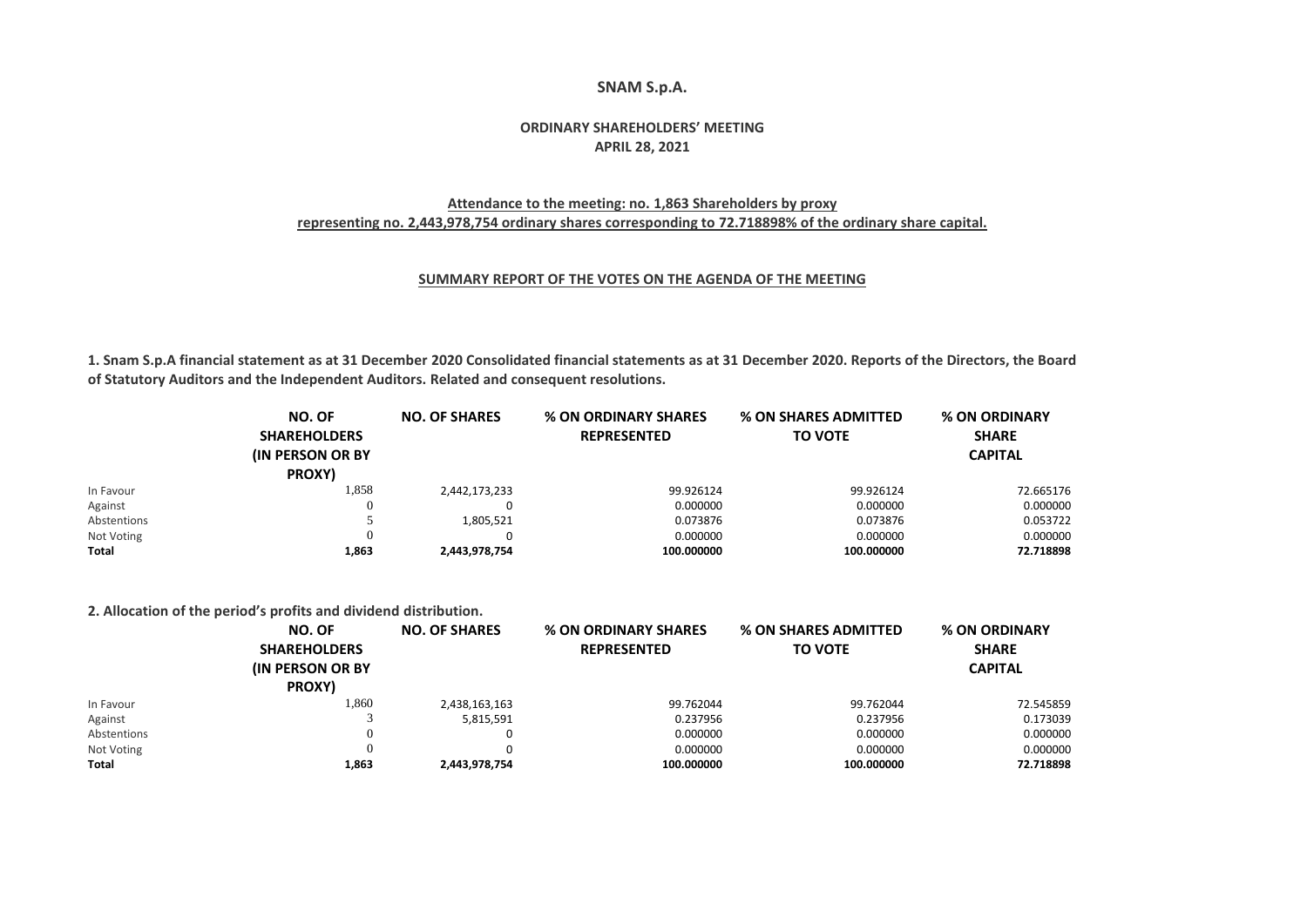**3. Authorization to purchase and dispose of treasury shares, subject to revocation of the authorization granted by the Ordinary Shareholders' Meeting of 18 June 2020, for the part not yet implemented.**

|             | NO. OF<br><b>SHAREHOLDERS</b><br><b>(IN PERSON OR BY)</b><br>PROXY) | <b>NO. OF SHARES</b> | <b>% ON ORDINARY SHARES</b><br><b>REPRESENTED</b> | <b>% ON SHARES ADMITTED</b><br><b>TO VOTE</b> | % ON ORDINARY<br><b>SHARE</b><br><b>CAPITAL</b> |
|-------------|---------------------------------------------------------------------|----------------------|---------------------------------------------------|-----------------------------------------------|-------------------------------------------------|
| In Favour   | 1,827                                                               | 2,436,625,982        | 99.699147                                         | 99.699147                                     | 72.500121                                       |
| Against     | 34                                                                  | 7,301,946            | 0.298773                                          | 0.298773                                      | 0.217264                                        |
| Abstentions |                                                                     | 50.826               | 0.002080                                          | 0.002080                                      | 0.001512                                        |
| Not Voting  |                                                                     | 0                    | 0.000000                                          | 0.000000                                      | 0.000000                                        |
| Total       | 1,863                                                               | 2,443,978,754        | 100.000000                                        | 100.000000                                    | 72.718898                                       |

**4. Report on remuneration policy and compensation paid:**

**4.1 First section: report on the remuneration policy (binding resolution)**

|              | NO. OF<br><b>SHAREHOLDERS</b><br><b>(IN PERSON OR BY)</b><br>PROXY) | <b>NO. OF SHARES</b> | <b>% ON ORDINARY SHARES</b><br><b>REPRESENTED</b> | <b>% ON SHARES ADMITTED</b><br><b>TO VOTE</b> | % ON ORDINARY<br><b>SHARE</b><br><b>CAPITAL</b> |
|--------------|---------------------------------------------------------------------|----------------------|---------------------------------------------------|-----------------------------------------------|-------------------------------------------------|
| In Favour    | 1,714                                                               | 2,390,497,580        | 97.811717                                         | 97.811717                                     | 71.127602                                       |
| Against      | 108                                                                 | 43,271,792           | 1.770547                                          | 1.770547                                      | 1.287522                                        |
| Abstentions  | 41                                                                  | 10,209,382           | 0.417736                                          | 0.417736                                      | 0.303773                                        |
| Not Voting   | 0                                                                   |                      | 0.000000                                          | 0.000000                                      | 0.000000                                        |
| <b>Total</b> | 1,863                                                               | 2,443,978,754        | 100.000000                                        | 100.000000                                    | 72.718898                                       |

### **4.2 Second section: report on the compensation paid (non-binding resolution)**

|             | NO. OF                   | <b>NO. OF SHARES</b> | <b>% ON ORDINARY SHARES</b> | <b>% ON SHARES ADMITTED</b> | % ON ORDINARY  |
|-------------|--------------------------|----------------------|-----------------------------|-----------------------------|----------------|
|             | <b>SHAREHOLDERS</b>      |                      | <b>REPRESENTED</b>          | <b>TO VOTE</b>              | <b>SHARE</b>   |
|             | <b>(IN PERSON OR BY)</b> |                      |                             |                             | <b>CAPITAL</b> |
|             | PROXY)                   |                      |                             |                             |                |
| In Favour   | 1,579                    | 2,365,429,382        | 96.786004                   | 96.786004                   | 70.381716      |
| Against     | 101                      | 39,516,289           | 1.616883                    | 1.616883                    | 1.175780       |
| Abstentions | 183                      | 39,033,083           | 1.597112                    | 1.597112                    | 1.161402       |
| Not Voting  |                          | 0                    | 0.000000                    | 0.000000                    | 0.000000       |
| Total       | 1,863                    | 2,443,978,754        | 100.000000                  | 100.000000                  | 72.718898      |